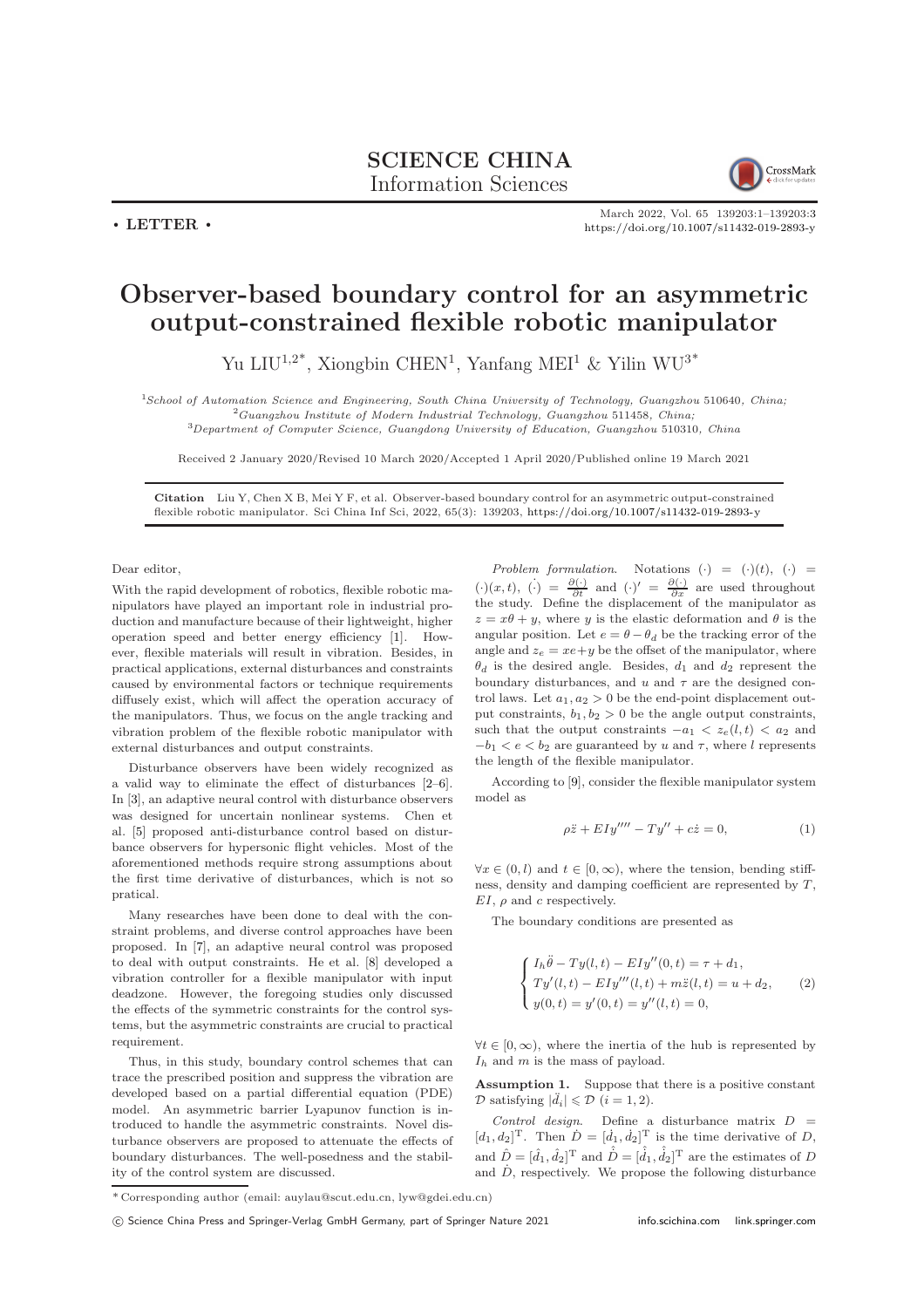

Figure 1 (Color online) (a) Elastic deformation y; (b) position response z; (c) output tracking errors; (d) estimates of disturbances.

observers

$$
\begin{cases}\n\widehat{D} = -\Psi_1 + [\gamma_1 I_h \dot{\theta}, \gamma_2 m \dot{z}(l, t)]^{\mathrm{T}}, \\
\widehat{D} = -\Psi_2 + [\gamma_1 I_h \dot{\theta}, \gamma_2 m \dot{z}(l, t)]^{\mathrm{T}}, \\
\dot{\Psi}_1 = \dot{\Psi}_2 - \widehat{D}, \\
\dot{\Psi}_2 = [\gamma_1 (P\Phi_1 + \widehat{d}_1 + \tau), \gamma_2 (P\Phi_2 + \widehat{d}_2 + u)]^{\mathrm{T}},\n\end{cases}
$$
\n(3)

where  $\gamma_1, \gamma_2 > 0$ ,  $P = [EI, T]^T$ ,  $\Phi_1 = [y''(0, t), y(l, t)]^T$  and  $\Phi_2 = [y'''(l, t), -y'(l, t)]^{\mathrm{T}}.$ 

Define the estimate errors of  $D$  and  $\dot{D}$  as

$$
\begin{cases}\n\tilde{D} = [\tilde{d}_1, \tilde{d}_2]^{\mathrm{T}} = [d_1 - \hat{d}_1, d_2 - \hat{d}_2]^{\mathrm{T}}, \\
\tilde{D} = [\tilde{d}_1, \tilde{d}_2]^{\mathrm{T}} = [\dot{d}_1 - \hat{d}_1, \dot{d}_2 - \hat{d}_2]^{\mathrm{T}}.\n\end{cases} (4)
$$

The boundary control laws are designed as

<span id="page-1-0"></span>
$$
\begin{cases}\n\tau = -\hat{d}_1 - \frac{J(e)e}{b_2^2 - e^2} - k_1 \hat{\theta} - \frac{(1 - J(e))e}{b_1^2 - e^2} - k_2 e, \\
u = -\hat{d}_2 - \frac{J(z_e(l, t))z_e(l, t)}{a_2^2 - z_e^2(l, t)} - k_3 \dot{z}(l, t) \\
-\frac{(1 - J(z_e(l, t)))z_e(l, t)}{a_1^2 - z_e^2(l, t)} - k_4 z_e(l, t),\n\end{cases}
$$
\n(5)

where  $k_1$ ,  $k_2$ ,  $k_3$ ,  $k_4 > 0$ . The function  $J(\chi)$  is

$$
J(\chi) = \begin{cases} 1, & \chi > 0, \\ 0, & \chi \le 0. \end{cases}
$$
 (6)

Well-posedness. Define the state space as

$$
\begin{cases}\nL^2 = \left\{ f : [0, l] \times [0, T] \to R \, \middle| \, \sup_{t \in [0, T]} \left| \int_0^l f^2 dx \right| < \infty \right\}, \\
H_l^2 = \left\{ f \in L^2 | f', f'' \in L^2, f(0, t) = f''(l, t) = 0 \right\}.\n\end{cases} \tag{7}
$$

The inner product of  $H$  is considered as

$$
\langle Y_1, Y_2 \rangle_H
$$
  
=  $\beta EI \int_0^l g_1'' g_2'' dx + \sigma \rho \int_0^l (v_1 + w_1)(v_2 + w_2) dx$   
+  $\sigma(c - \rho) \int_0^l v_1 v_2 dx + \rho(\beta - \sigma) \int_0^l w_1 w_2 dx$ 

+ 
$$
\beta T \int_0^l (g'_1 - g'_1(0, t))(g'_2 - g'_2(0, t))dx
$$
  
+  $\sigma I_h(v'_1(0, t) + w'_1(0, t))(v'_2(0, t) + w'_2(0, t))$   
+  $\sigma m(v_1(l, t) + w_1(l, t))(v_2(l, t) + w_2(l, t))$   
+  $I_h(k_1\sigma + k_2\beta)v'_1(0, t)v'_2(0, t) + \beta mT_{11}T_{12}$   
+  $m(k_3\sigma + k_4\beta)v_1(l, t)v_2(l, t) + \beta I_hT_{21}T_{22}$   
-  $\sigma m w_1(l, t)w_2(l, t) - \sigma I_h w'_1(0, t)w'_2(0, t),$  (8)

where  $\beta, \sigma > 0$ , and  $Y_i = [g_i, v_i, w_i, T_{1i}, T_{2i}]^T \in H, i = 1, 2$ .

We can defind a linear operator  $A$  which satisfys that  $A$ is dissipative in  $H$  and its inverse is compact in  $H$ , so that the closed-loop system can be described as

$$
\frac{\partial Y}{\partial t} = \mathcal{A}Y + F, \quad Y(x,0) = Y_0(x), \tag{9}
$$

where  $Y = [z, z_e, \dot{z}, \dot{z}(l, t), \dot{\theta}]^{\text{T}}, F = [0, 0, 0, \frac{\tilde{d}_1}{m}, \frac{\tilde{d}_2}{I_h}]^{\text{T}}, \text{ and}$  $Y_0(x)$  is the system initial state. The details of A are shown in Appendix A.

Combining the Lumer-Phillips theorem,  $\mathcal A$  is a generator of contraction  $C_0$ -semigroup. From Assumption 1, it can be concluded that  $F$  is locally Lipschitz continuous. Hence, the well-posedness of the proposed control system is verified. If  $Y_0(x) \in H$ , there will be a unique solution for the closed-loop system, which can be expressed as

$$
Y = TY_0(x) + \int_0^t T(x, t - s) F(x, s) \, ds,\tag{10}
$$

where  $T$  is the semigroup associated with  $A$ .

Uniform ultimately bundedness. Define the asymmetric barrier Lyapunov function as

<span id="page-1-1"></span>
$$
\mathbb{V} = \mathbb{V}_s + \mathbb{V}_a + \mathbb{V}_b + \mathbb{V}_m + \mathbb{V}_u + \mathbb{V}_d, \tag{11}
$$